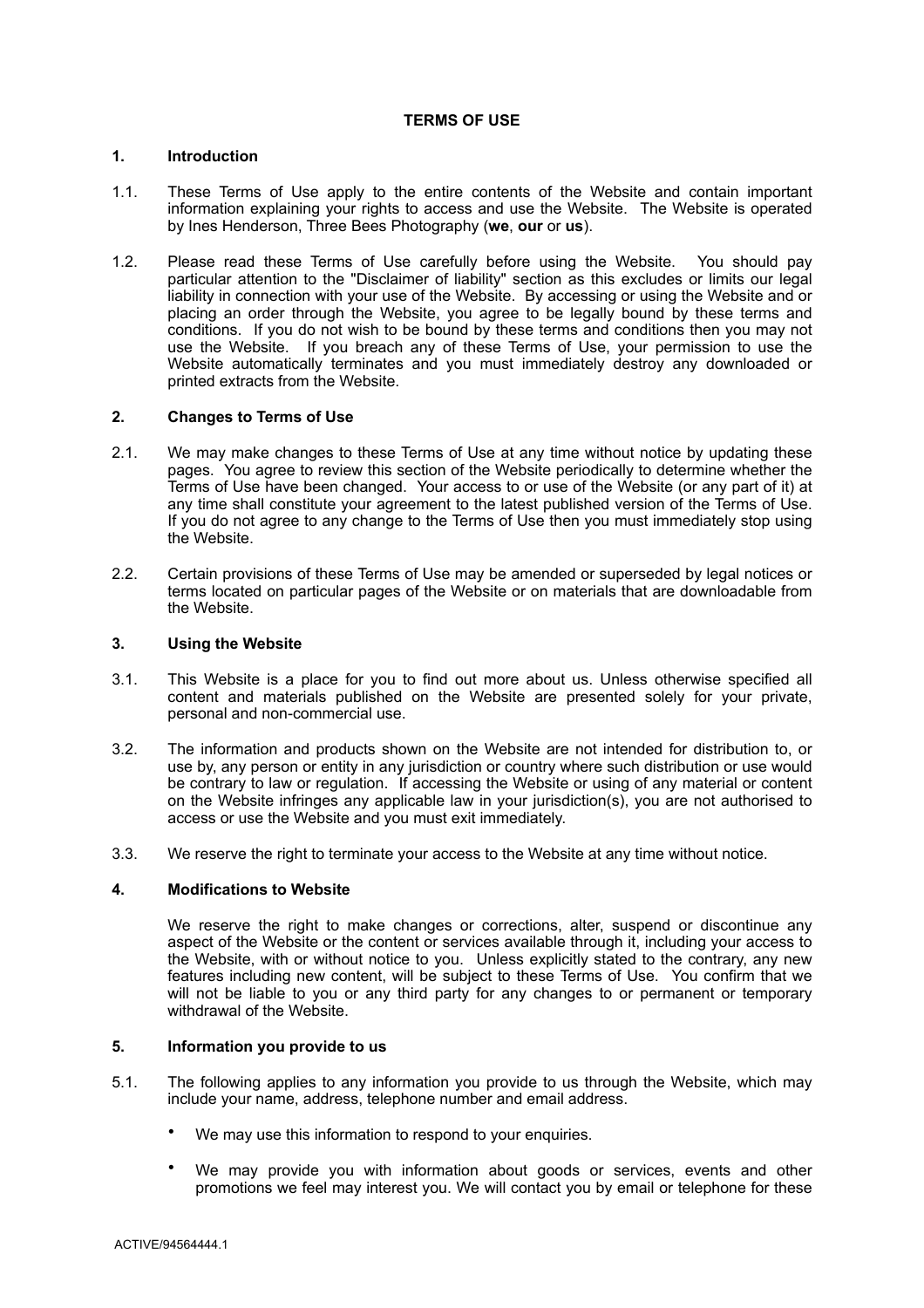purposes only with your consent, if this was given at the time you provided us with the personal data

- We may use this information as necessary for certain legitimate business interests, which include the following:
	- o to administer our Website, to better understand how visitors interact with our Website and ensure that our Website is presented in the most effective manner for you and for your computer/device.
	- o to provide postal communications which we think will be of interest to you.
	- $\circ$  if you ask us to delete your data or to be removed from our marketing lists and we are required to fulfil your request, to keep basic data to identify you and prevent further unwanted processing.
	- $\circ$  to (a) comply with legal obligations, (b) respond to requests from competent authorities; (d) protect our operations or those of any of our affiliated businesses; (e) protect our rights, safety or property, and/or that of our affiliated businesses, you or others; and (f) enforcing or defending legal rights, or preventing damage.
- 5.2. We share your personal data with selected third parties who act on our behalf to support our operations, such as IT suppliers and contractors (e.g. data hosting providers or delivery partners) as necessary to provide IT support and web analytics providers. Pursuant to our instructions, these parties may access, process or store your personal data in the course of performing their duties to us and solely in order to perform the services we have hired them to provide.
- 5.3. We retain information submitted through the Website for up to 2 years following contact with you, as applicable. When you consent to receive marketing communications, we will keep your data until you unsubscribe. Upon expiry of the applicable retention period we will securely destroy your personal data in accordance with applicable laws and regulations.
- 5.4. Certain applicable data protection laws give you specific rights in relation to your personal data. In particular, if the processing of your personal data is subject to the GDPR, you have the following rights in relation to your personal data:
	- (a) **Right of access**: If you ask us, we will confirm whether we are processing your personal data and, if so, provide you with a copy of that personal data along with certain other details such as the purpose of the data processing. If you require additional copies, we may need to charge a reasonable fee.
	- (b) **Right to rectification**: If your personal data is inaccurate or incomplete, you are entitled to ask that we correct or complete it. If we shared your personal data with others, we will tell them about the correction where possible. If you ask us, and where possible and lawful to do so, we will also tell you with whom we shared your personal data so you can contact them directly.
	- (c) **Right to erasure**: You may ask us to delete or remove your personal data, such as where our legal basis for the processing is your consent and you withdraw consent. If we shared your data with others, we will tell them about the erasure where possible. If you ask us, and where possible and lawful to do so, we will also tell you with whom we shared your personal data with so you can contact them directly. We may continue processing personal data where this is necessary for a legitimate interest in doing so.
	- (d) **Right to restrict processing**: You may ask us to restrict or 'block' the processing of your personal data in certain circumstances, such as where you contest the accuracy of the personal data or object to us processing it. We will tell you before we lift any restriction on processing. If we shared your personal data with others, we will tell them about the restriction where possible. If you ask us, and where possible and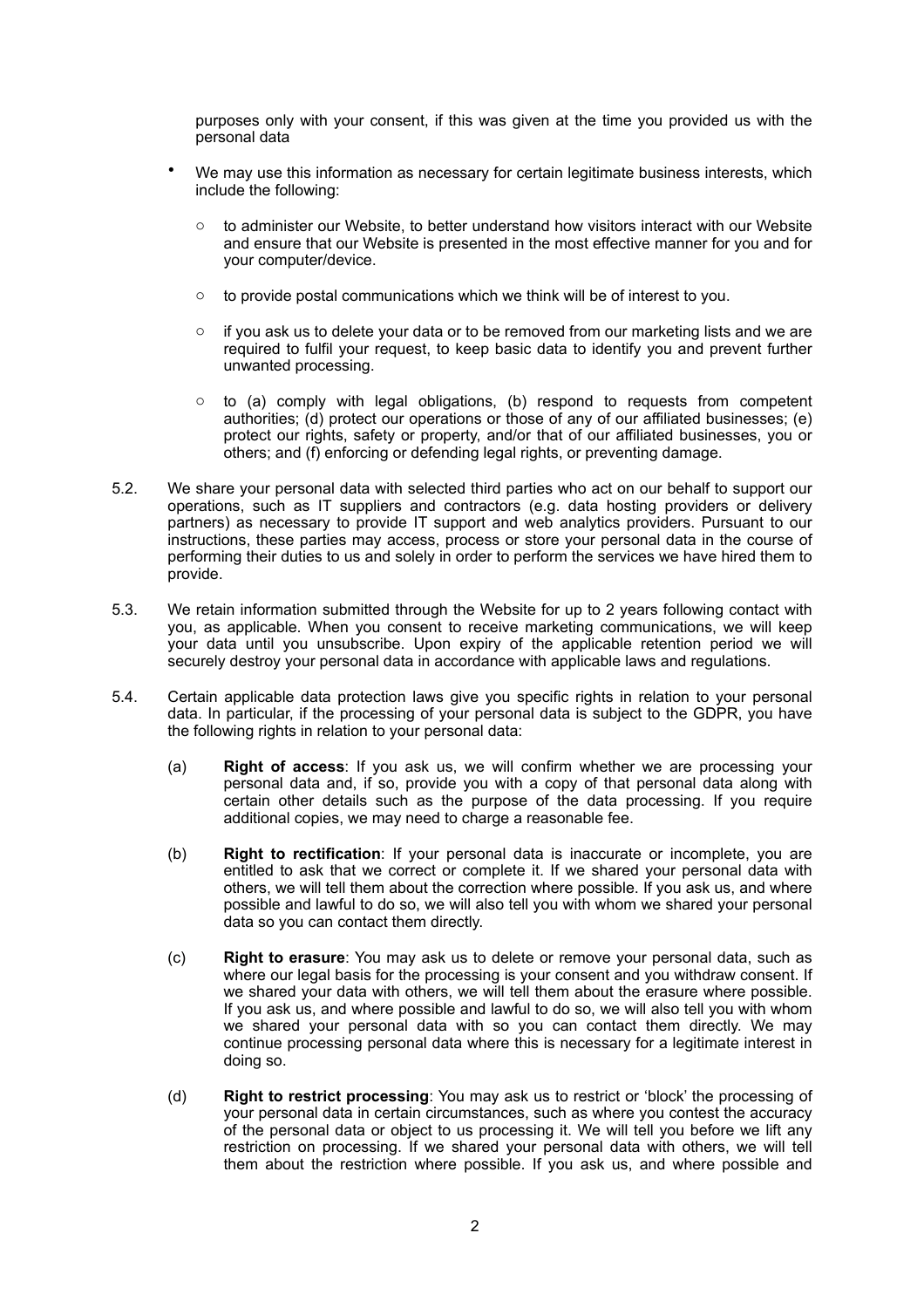lawful to do so, we will also tell you with whom we shared your personal data so you can contact them directly.

- (e) **Right to data portability**: You have the right to obtain your personal data from us that you consented to give us or that was provided to us as necessary in connection with our contract with you. We will provide you with your personal data in a structured, commonly used and machine-readable format. You may reuse it elsewhere.
- (f) **Right to object**: You may ask us at any time to stop processing your personal data, and we will do so:
	- (i) If we are relying on a legitimate interest to process your personal data unless we demonstrate compelling legitimate grounds for the processing or
	- (ii) If we are processing your personal data for direct marketing.
- (g) **Right to withdraw consent**: If we rely on your consent to process your personal data, you have the right to withdraw that consent at any time. This will not affect the lawfulness of processing of your data before we received notice that you wished to withdraw your consent.
- (h) **Right to lodge a complaint with the data protection authority**: If you have a concern about our privacy practices, including the way we handled your personal data, you can report it to the UK data protection authority (the Information Commissioner's Office or ICO), or, as the case may be, any other competent data protection authority of an EU member state that is authorised to hear those concerns (you may find EU Data Protection Authorities' contact information here).
- 5.5. If you wish to exercise any of these rights please contact us as described in section 5.5. below. We may also need to ask you for further information to verify your identity before we can respond to any request.
- 5.6. Questions, comments or requests regarding the above should be sent to the following email address: [info.threebeesphotography@gmail.com](mailto:info.threebeesphotography@gmail.com)

### **6. Misuse of Website**

- 6.1. You may use the Website for lawful purposes only. You must not misuse the Website, including, without limitation, by introducing viruses, Trojans, worms, logic bombs or other material which is malicious or technologically harmful. In particular, you must not access without authority, interfere with damage or disrupt the Website or any part of it; any equipment or network on which the Website is stored; any software used in connection with the provision of the Website; or any equipment, software or website owned or used by a third party. You must not attack the Website via a denial-of-service attack.
- 6.2. Without prejudice to our other rights or remedies, we reserve the right to take legal proceedings against you for reimbursement of all costs or losses (on an indemnity basis) resulting from your breach of this section of the Terms of Use, and to disclose such information to law enforcement agencies as we reasonably believe is necessary.

## **7. Copyright**

- 7.1. The contents of the Website are protected by international copyright laws and other intellectual property rights. All intellectual property rights in the contents of the Website (including, without limitation, all text, graphics, logos, names, artwork, photographs and videos) are owned by us or our licensors. All product and company names and logos mentioned on the Website are the trade marks, service marks or trading names of their respective owners. All rights are reserved.
- 7.2. You may not modify, copy, reproduce, republish, upload, post, transmit or distribute, by any means or in any manner, any material or information on or downloaded from the Website